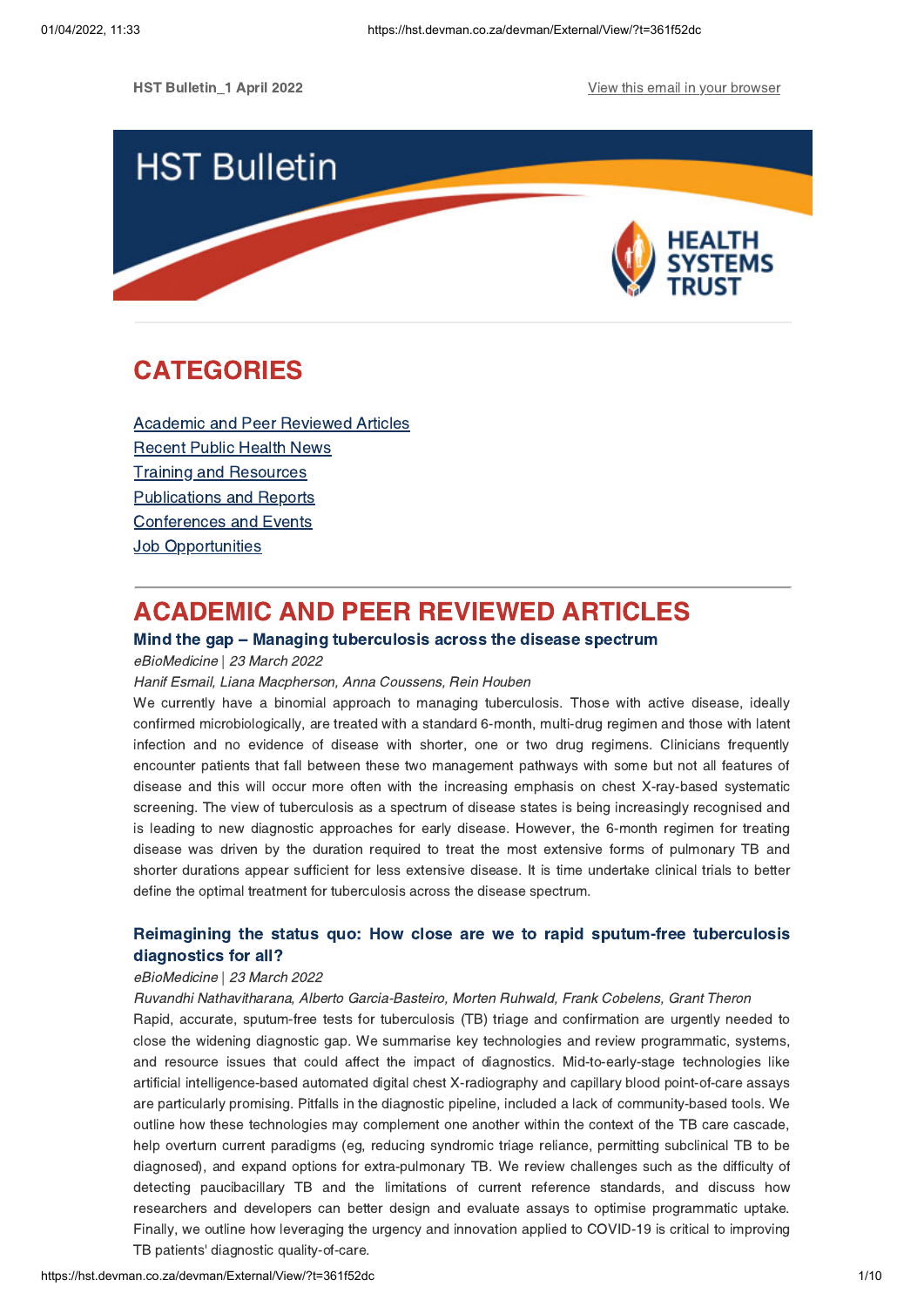## [Self-management](https://hst.devman.co.za/devman/external/?t=51055dac) of gout using a mobile app

The Lancet Rheumatology | 24 March 2022

## Lisa Stamp, Angelo Gaffo

Gout is the most common form of inflammatory arthritis worldwide. The cardinal clinical manifestations are gout flares and subcutaneous tophi, which both cause significant pain, disability, reduction in quality of life, and contribute to hospital admissions. A sustained reduction in serum urate of less than 0·36 mmol/L has been shown, with time, to lead to a reduction and cessation of flares and resorption of tophi, and this treatto target urate approach is recommended by rheumatology societies. Despite effective urate lowering therapies, many people with gout do not reach target serum urate levels. Current successful strategies used in clinical trials for initiating urate lowering therapy, escalating therapy to reach target urate, and ensuring persistence with therapy to maintain target urate, such as nurse-led interventions, carry a substantial burden for the individual and health-care providers, and translation into routine clinical care has been problematic. Thus, attention has turned towards developing alternative strategies to improve uptake and persistence with urate lowering therapy.

# Burden of [non-communicable](https://hst.devman.co.za/devman/external/?t=c3e6188d) diseases among adolescents aged 10–24 years in the EU, 1990–2019: a systematic analysis of the Global Burden of Diseases Study 2019

## The Lancet Adolescent and Child Health

Benedetta Armocida, Lorenzo Monasta, Prof Susan Sawyer, Flavia Bustreo, Giulia Segafredo Disability and mortality burden of non-communicable diseases (NCDs) have risen worldwide; however, the NCD burden among adolescents remains poorly described in the EU.

# NCD Countdown 2030: efficient pathways and strategic investments to accelerate progress towards the Sustainable Development Goal target 3.4 in low-income and [middle-income](https://hst.devman.co.za/devman/external/?t=68557e5e) countries

#### The Lancet | 26 March 2022

#### NCD Countdown 2030 collaborators

Most countries have made little progress in achieving the Sustainable Development Goal (SDG) target 3.4, which calls for a reduction in premature mortality from non-communicable diseases (NCDs) by a third from 2015 to 2030. In this Health Policy paper, we synthesise the evidence related to interventions that can reduce premature mortality from the major NCDs over the next decade and that are feasible to implement in countries at all levels of income. Our recommendations are intended as generic guidance to help 123 low-income and middle-income countries meet SDG target 3.4; country-level applications require additional analyses and consideration of the local implementation and utilisation context. Protecting current investments and scaling up these interventions is especially crucial in the context of COVID-19 related health system disruptions. We show how cost-effectiveness data and other information can be used to define locally tailored packages of interventions to accelerate rates of decline in NCD mortality.

# The role of health facility and individual level [characteristics](https://hst.devman.co.za/devman/external/?t=db363a3f) on medication adherence among PLHIV on second-line antiretroviral therapy in Northeast Ethiopia: use of multi-level model

#### AIDS Research and Therapy | 26 March 2022

#### Shambel Wedajo, Getu Degu, Amare Deribew and Fentie Ambaw

Medication adherence plays a pivotal role in achieving the desired treatment outcomes. The proportion of HIV patients on second-line antiretroviral therapy is becoming a growing public health concern. However, to date, little attention has been given to second-line antiretroviral medication adherence. Moreover, the association between health facility characteristics and medication adherence has yet not been tested. Thus, this research was conducted to determine the magnitude of medication adherence and examine the role of facility-level determinants among HIV patients on second-line ART.

#### Police abuse and care [engagement](https://hst.devman.co.za/devman/external/?t=e4b8e4eb) of people with HIV who inject drugs in Ukraine

Samantha Schoenberger, Bulat Idrisov, Yuliia Sereda, Tetiana Kiriazova and Olena Makarenko Taylor Francis Online | 28 March 2022

Police abuse affects people who inject drugs (PWID), including those with HIV, and negatively impacts care engagement. This cross-sectional study evaluated police abuse among PWID receiving MOUD (medication for opioid use disorder) living with HIV and associations with HIV treatment adherence and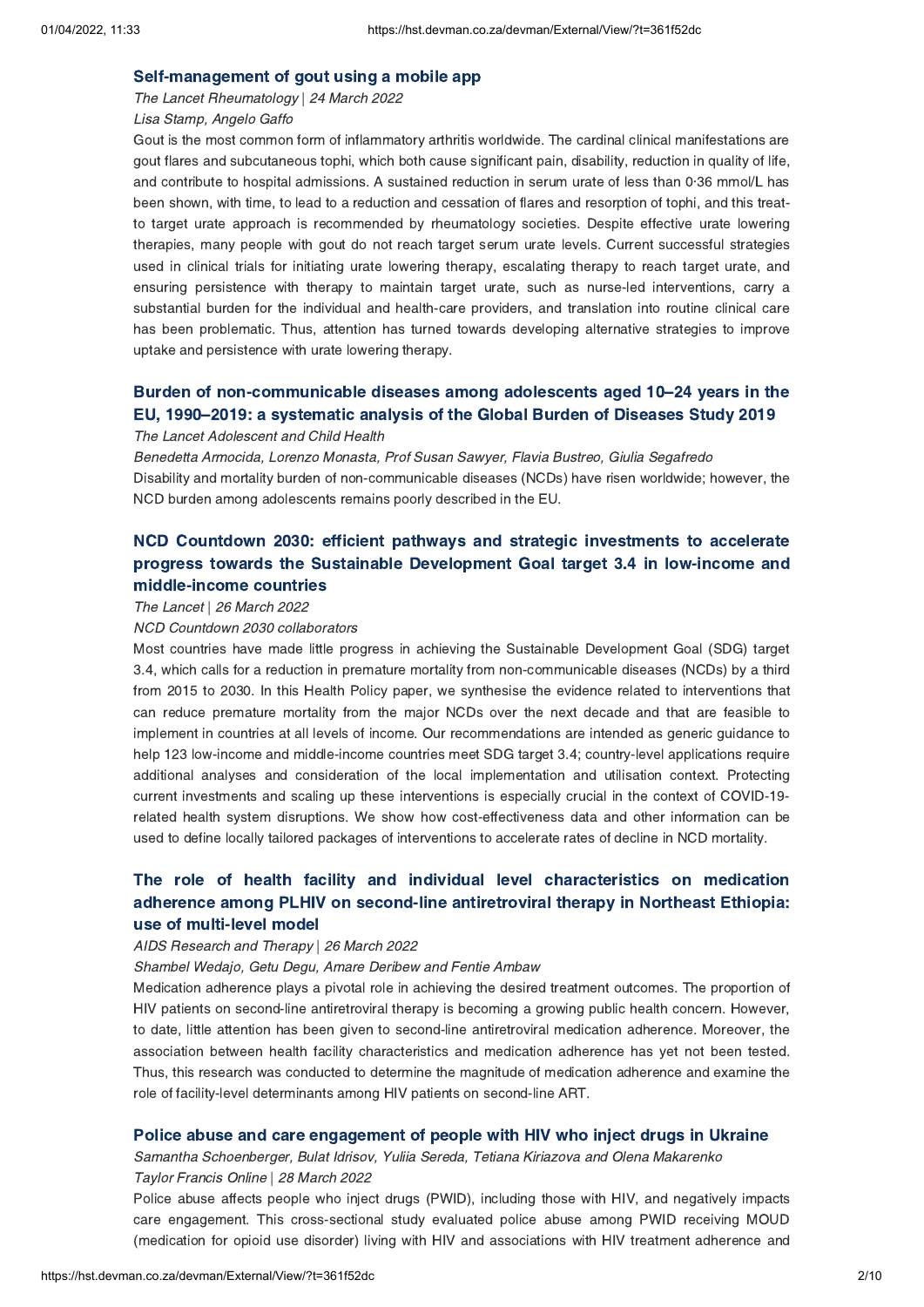receipt of NGO services.

# Acceptability of unsupervised peer-based distribution of HIV oral self-testing for the hard-to-reach in rural KwaZulu Natal, South Africa: Results from a [demonstration](https://hst.devman.co.za/devman/external/?t=5799a0cc) study

#### Plos One | 30 March 2022

Marcel Kitenge, Chinmay Laxmeshwar, Elkin Aza, Effie Ford-Kamara, Gilles Van Custem, et al.

In 2019, more than two-thirds of people living with HIV (PLHIV) were in Africa. Worldwide, 19% of PLHIV did not know their status in 2019, while in South Africa this figure was 8%. The Joint United Nations Programme on HIV/AIDS (UNAIDS) has set the ambitious 95-95-95 goals with the aim to end the HIV/AIDS epidemic by 2030-stating that 95% of PLHIV should know their HIV status, among whom 95% should be on ART, and of those 95% should achieve viral suppression. HIV self-testing (HIVST) has been recommended by the World Health Organization (WHO) as an additional testing method along with conventional healthcare worker-driven HIV testing. Growing evidence suggests that HIVST can overcome barriers (long waiting times, lack of confidentiality) associated with conventional HIV testing approaches, leading to increased uptake. Provision of HIVST may also help reach those who have never tested or are unwilling to visit a health facility.

### Drug resistance and use of [long-acting](https://hst.devman.co.za/devman/external/?t=53538fad) ART

#### The Lancet HIV | 28 March 2022

The approval, in 2021, of long-acting cabotegravir plus rilpivirine as the first long-term antiretroviral therapy (ART) has engendered enthusiasm for its use among patients with adherence challenges, given its potential to address stigma and other challenges associated with daily pill intake. Several factors could prevent the implementation of long-acting cabotegravir plus rilpivirine in resource-poor settings, such as cold chain requirement; inactivity of long-acting cabotegravir plus rilpivirine against hepatitis B; and the requirement for dosing once a month or every 2 months, which conflicts with differentiated service delivery models that allow patients to attend clinics every 6 months. However, the greatest challenge to implementation of long-acting cabotegravir plus rilpivirine in sub-Saharan Africa involves its efficacy in the face of widespread non-nucleoside reverse-transcriptase inhibitor resistance (NNRTI).

### A focus on disability is [necessary](https://hst.devman.co.za/devman/external/?t=c6344a8e) to achieve HIV epidemic control

#### The Lancet HIV | April 2022

#### Hannah Kuper, Phyllis Heydt, Calum Davey

Provision of inclusive services and reaching marginalised groups are crucial to achieving the UNAIDS 95- 95-95 targets by 2030. However, people with disabilities are often left behind. This gap in HIV care provision is important because more than 1 billion people worldwide have disabilities, including a quarter of people living with HIV. The association between HIV and disability is bidirectional: HIV can cause a range of physical, sensory, and cognitive impairments and people with disabilities are at higher risk of acquiring HIV. People with disabilities often have lower levels of access and adherence to HIV treatment due to barriers with regard to the provision of services (eg, inadequate knowledge among health-care workers and inaccessibility of facilities) and the demand for services (eg, absence of autonomy and awareness of people with disabilities of HIV care needs and service availability). Ultimately, these barriers arise from failures at the system level, including poor governance, leadership, financing, and paucity of data.

[\(Return](#page-0-1) to Top)

# <span id="page-2-0"></span>RECENT PUBLIC HEALTH NEWS

# 'Test and treat' is being used to [tackle](https://hst.devman.co.za/devman/external/?t=52e346f) HIV. Why not TB?

#### The Conversation | 23 March 2022

Worldwide, tuberculosis (TB) remains a significant cause of disease and deaths. Around 9.9 million people had the disease in 2020. The burden is higher in low- and middle-income countries. Africa accounts for 25% of TB cases. TB is caused by a bacterium called Mycobacterium tuberculosis. Not everyone who gets infected with the bacterium will get sick. Once infected, a person has a 5%-15% lifetime risk of developing active TB disease. Risk factors that contribute to people's susceptibility to getting ill with TB include HIV infection, diabetes mellitus, malnutrition, alcoholism and rheumatoid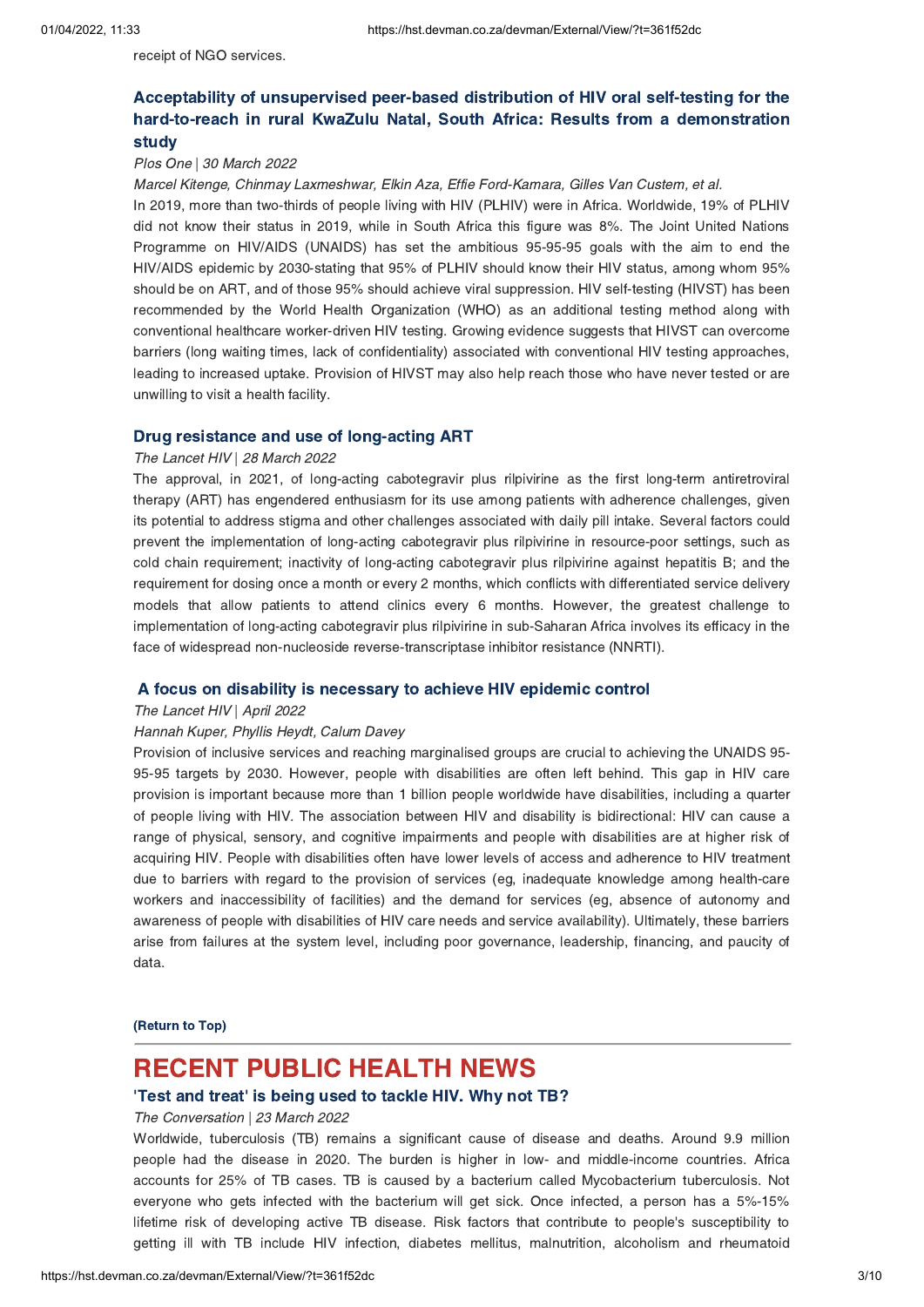arthritis. Based on my experience of researching and being involved in TB programmes in Africa over the past two decades I would argue that TB control should take a leaf out of the approach adopted for HIV. In the HIV care field, the current UNAIDS strategy is to "test and treat". This approach involves widespread, community-based HIV testing. People testing positive for HIV are immediately placed on antiretroviral therapy.

### No shoes [allowed:](https://hst.devman.co.za/devman/external/?t=780ef050) Why it's best to go bare indoors

#### Bhekisisa | 23 March 2022

You probably clean your shoes if you step in something muddy or disgusting (please pick up after your dog!). But when you get home, do you always de-shoe at the door? Plenty of Australians don't. For many, what you drag in on the bottom of your shoes is the last thing on the mind as one gets home. We are environmental chemists who have spent a decade examining the indoor environment and the contaminants people are exposed to in their own homes. Although our examination of the indoor environment, via our DustSafe programme, is far from complete, on the question of whether to shoe or deshoe in the home, the science leans toward the latter. It is best to leave your filth outside the door.

#### Tackling TB: Three lessons the COVID-19 [pandemic](https://hst.devman.co.za/devman/external/?t=73c8df31) taught us

#### Bhekisisa | 24 March 2022

Tuberculosis (TB) is a curable disease. Yet deaths are up – for the first time in a decade – despite cases being down. Why? Because the coronavirus threw a spanner in the works. The World Health Organisation (WHO) reports that in 2020 the number of TB deaths reached levels last seen in 2017 despite the number of cases falling by 1.3-million between 2019 and 2020. This, they say, means that the world is unlikely to reach its targets of reducing TB infections by 20% or ending TB deaths by 2030. The situation is yet more collateral damage from a pandemic we were unprepared for, seeing countries enforcing strict lockdowns and healthcare resources being diverted from established public healthcare programmes to urgently fight a new disease, which left many people unable to access TB testing or treatment.

#### Left to die: the fate of [thousands](https://hst.devman.co.za/devman/external/?t=e6a99a12) of people living with HIV in Tigray

#### The Conversation | 24 March 2022

People with human immunodeficiency virus (HIV) on regular treatment are now experiencing similar life expectancy to people without the virus. This is thanks to the innovation of antiretroviral therapy which can prevent the progression to AIDS. This is the late stage of HIV infection that occurs when the body's immune system is badly damaged because of the virus. Evidence shows that the survival period for HIV patients who progress to AIDS is usually less than two years in untreated patients. If patients do not have access to ART, the prognosis is poor, with an overall mortality rate of more than 90%. A key factor that limits access to antiretroviral therapy is conflict or war. For this reason, we are deeply concerned about people living with HIV in Ethiopia's Tigray region, an area that's been the focus of our work. Currently, there's a conflict between Ethiopia's central government and the regional Tigrayan government.

## Analysis: Is SA on course to solve its TB [diagnosis](https://hst.devman.co.za/devman/external/?t=8b18ffe3) problem?

#### Spotlight | 24 March 2022

In February 2021, findings from South Africa's first National Tuberculosis Prevalence Survey were made public after delays of about a year. The survey confirmed something that has been suspected for some time – that large numbers of people who fall ill with TB in South Africa are not being diagnosed. This is firstly harmful to the health of the people who are not being diagnosed, but it is also a major obstacle to reducing the rate of new infections in the country since people who are not diagnosed and not on treatment remain infectious for much longer. According to Dr Norbert Ndjeka, Director of Drug-Resistant TB, TB, and HIV in the National Department of Health, just over 208 000 cases of TB were diagnosed in South Africa in 2020.

## [Reflecting](https://hst.devman.co.za/devman/external/?t=fdf9bbc4) on TREATS Project on World TB Day

#### Health Systems Trust | 24 March 2022

World Tuberculosis (TB) Day is commemorated every year on 24 March to raise awareness about TB and highlight efforts to fight to "End TB". This year's theme "Invest to End TB. Save lives." speaks to the urgency of mobilising additional resources towards achievement of global End TB targets. The COVID-19 pandemic has, unfortunately, jeopardised gains made in the fight towards these targets. Research, in particular, is an important tool in the fight to end TB. As the WHO's Director General Dr Tedros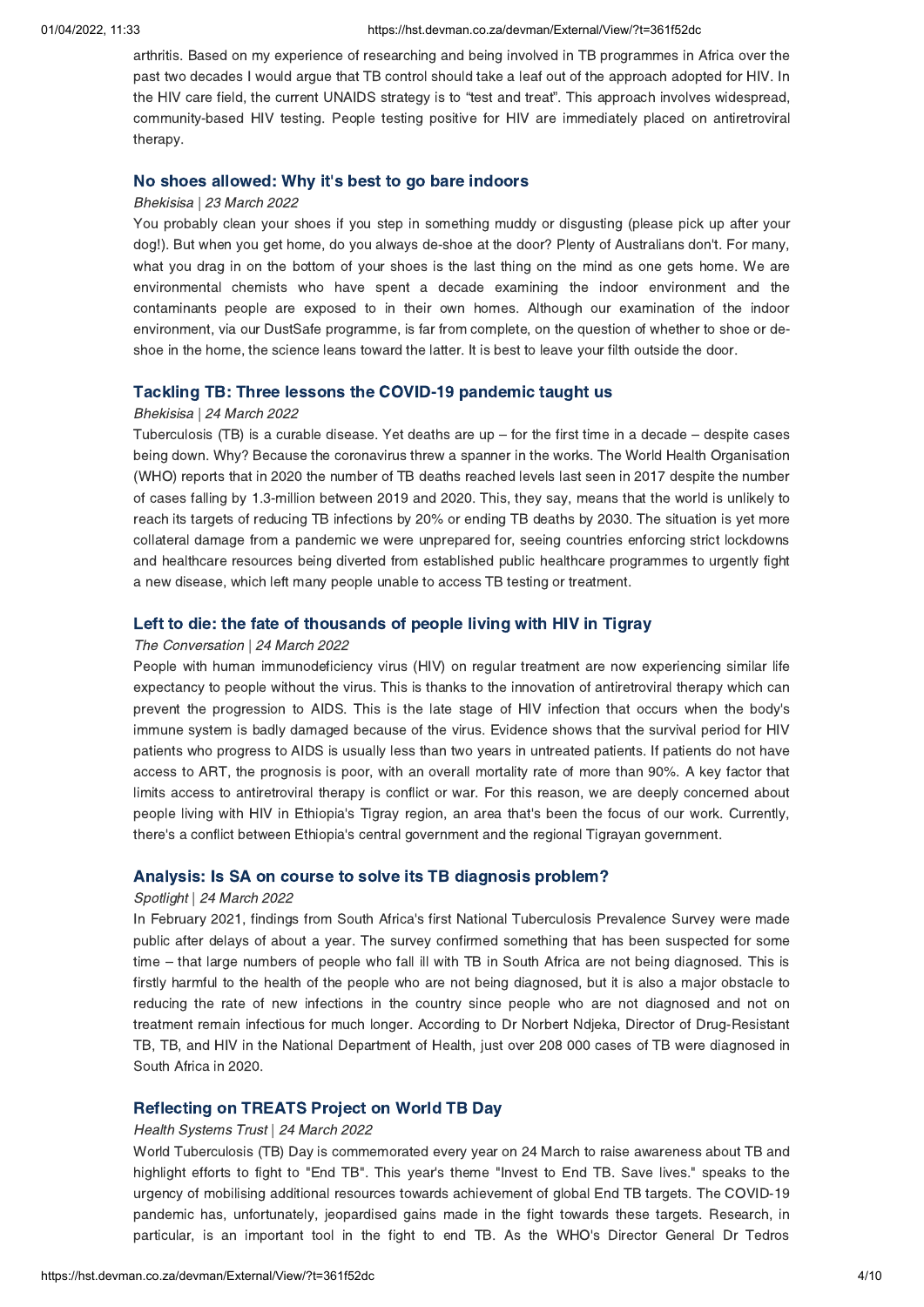#### 01/04/2022, 11:33 https://hst.devman.co.za/devman/External/View/?t=361f52dc

Ghebreyesus, stated in the lead up to World TB Day: "Urgent investments are needed to develop and expand access to the most innovative services and tools to prevent, detect and treat TB." The TREATS (Tuberculosis Reduction through Expanded Antiretroviral Treatment and Screening for Active TB) Project aims to measure the success of a 'universal test and treat' project called PopART focused on reducing the prevalence and incidence of TB in 21 communities in South Africa and Zambia, whilst also raising awareness of TB and HIV through community engagement and linking anyone who tested positive for TB or HIV to immediate treatment. The project, which is funded by the European and Developing Countries Clinical Trials Partnership (EDCTP), started in November 2017 and will end in April 2022. The Health Systems Trust is the implementing partner for the TREATS project in South Africa.

### World TB Day: [Drug-resistant](https://hst.devman.co.za/devman/external/?t=abc988c8) patient grateful for new treatment

#### Health-E News | 24 March 2022

World TB Day is observed on 24 March each year. This year's theme 'Invest to End TB. Save Lives' was created with the urgent need to invest in resources to ramp up the fight against the disease. As the world marks World TB Day today, one of the few drug-resistant patients in South Africa has expressed relief at being able to be treated with the shorter oral regimen, BPaL, comprised of bedaquiline, pretomanid and linezolid. Instead of the usual 18 months, Bruno Da Silva can now be treated for drug-resistant tuberculosis (MDR-TB) in six months.

## Career mums share their [breastfeeding](https://hst.devman.co.za/devman/external/?t=1eaa44a9) journeys

#### Health-E News | 24 March 2022

The World Health Organisation recently published a report on how the marketing of breast-milk substitutes impacts mothers' decisions when it comes to infant feeding. The multi-country study was conducted in eight countries – South Africa, Bangladesh, Mexico, Morocco, Nigeria, Northern Ireland, Vietnam, and the United Kingdom. It found that formula companies use manipulative marketing tactics that distort science and medicine to legitimise their claims and push their products and ultimately, undermine parents' confidence in breastfeeding. Two new moms share their breastfeeding experiences with us.

#### Looking Beyond New TB Vaccines to Shorter Courses of [Treatment](https://hst.devman.co.za/devman/external/?t=1a64338a)

#### Health Policy Watch | 24 March 2022

he Government Chest Hospital in the city's Jericho neighborhood is regarded as one of the top hubs for TB testing, treatment and care in Nigeria. Even though health workers at the facility try to encourage TB patients to sustain their course of treatment until the very end, they often see patients are unwilling to do so. "We have those that do not want people around them to know they have TB, so it's difficult for them to meet all of their appointments. We also have those that live very far from here. They often start well but over time, as the symptoms clear, they default and drug resistance may arise," a nursing officer at the hospital told Health Policy Watch. So the World TB Day 2022 announcement of an updated WHO guideline recommending a shorter four-month treatment course for children with "non-severe" TB was a much-heralded development in the TB space as further highlighted the existing research gaps in TB. The latest recommendation relied heavily on the findings of the University College London's SHINE Study that was conducted in South Africa, Uganda, Zambia and India.

## [\[PODCAST\]](https://hst.devman.co.za/devman/external/?t=8d44ee6b) The illegal cigarette business: How does it work?

#### Bhekisisa | 25 March 2022

In South Africa, tobacco companies big and small use all sorts of schemes to dodge the taxman. Our reporter, Joan van Dyk, got the details of exactly how these scams work from Johann van Loggerenberg, a former executive at the South African Revenue Service. "Sin spies", "travelex spies", "fixers" and their impact on South African society are all documented in Van Loggerenberg's 2019 book Tobacco Wars, along with other types of bad actors in industry, law enforcement, and the legal fraternity. This type of fraud has a human impact as well: Van Loggerenberg was the target of an organised smear campaign, and his family was spied on.

## WHO [establishes](https://hst.devman.co.za/devman/external/?t=cc3ed84c) the Global Centre for Traditional Medicine in India

### World Health Organization | 25 March 2022

The World Health Organization (WHO) and the Government of India today signed an agreement to establish the WHO Global Centre for Traditional Medicine. This global knowledge centre for traditional medicine, supported by an investment of USD 250 million from the Government of India, aims to harness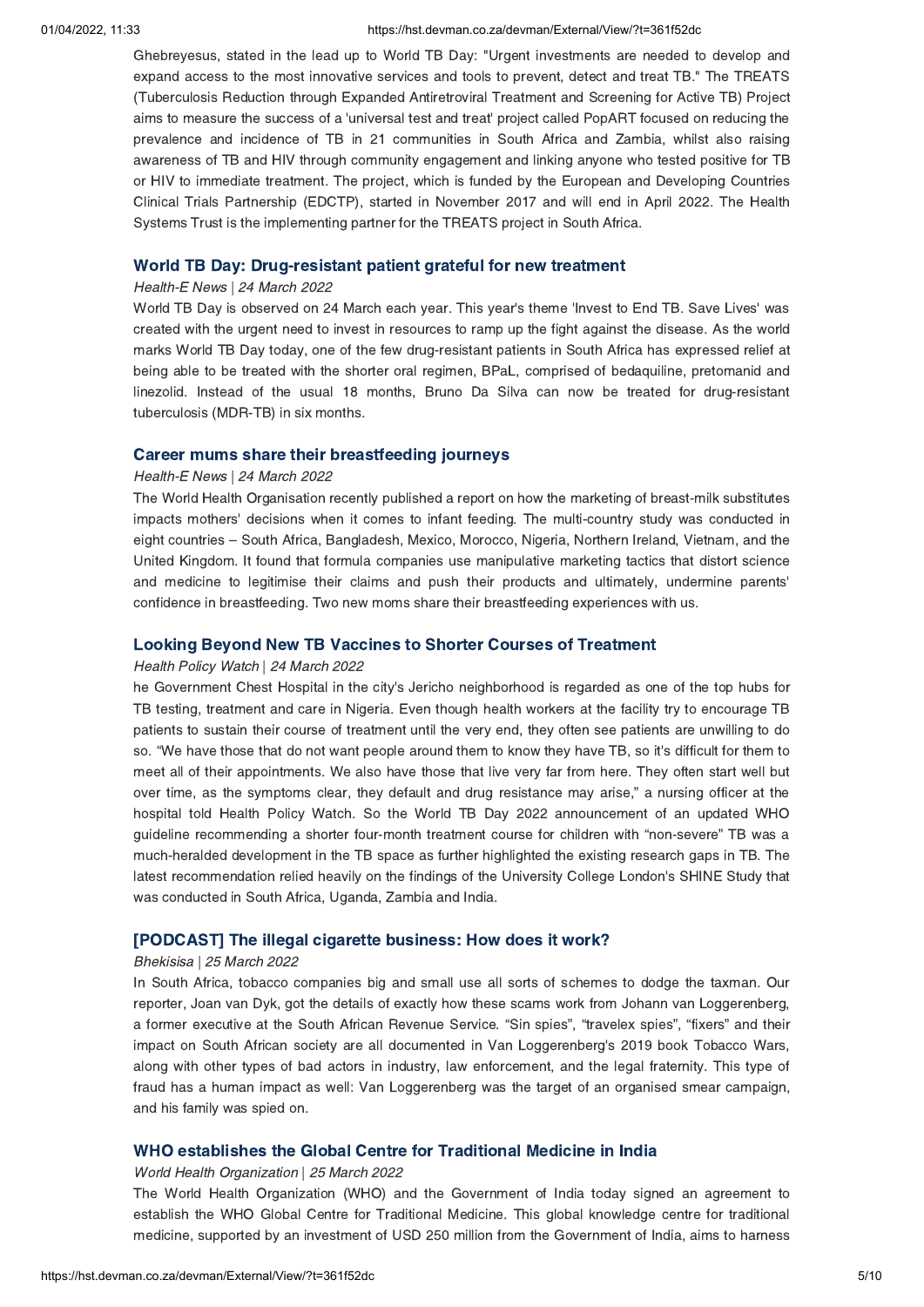the potential of traditional medicine from across the world through modern science and technology to improve the health of people and the planet. Around 80% of the world's population is estimated to use traditional medicine. To date, 170 of the 194 WHO Member States have reported the use of traditional medicine, and their governments have asked for WHO's support in creating a body of reliable evidence and data on traditional medicine practices and products.

### Exclusive [breastfeeding:](https://hst.devman.co.za/devman/external/?t=3f1f942d) New mums in dire need of support, education

#### Health-E News | 25 March 2022

An expert believes that South Africa's low rate of exclusive breastfeeding (EBF) will remain a concern until new mothers are offered more support and education. Katinka Lategan, a certified lactation consultant, said mothers face several challenges because they are not educated enough and usually don't get assistance. "In general, I don't think there's enough support and education for moms that are breastfeeding. So very often, they experience challenges in the beginning, and they don't get enough assistance to rectify those problems," she said. Lategan added: "If these challenges aren't addressed, other problems may develop. For instance, low milk production, because the baby is not effectively removing milk. Or maybe, they are returning to work and the employer or the work setup doesn't allow sufficient time for pumping."

#### [Commemorating](https://hst.devman.co.za/devman/external/?t=3ad9830e) World TB Day in uThukela

#### Health Systems Trust | 28 March 2022

The Health Systems Trust commemorated World TB Day, 24 March 2022, at a multisectoral event hosted by the KwaZulu-Natal (KZN) Office of the Premier at KwaMteyi Clinic in Mhlumayo, a remote community situated in the province's uThukela District. This was the official Provincial event, although many other events were held across the province and HST teams participated in all supported districts, providing services for community mobilisation, screening for TB, HIV testing and treatment initiation. The event in uThukela highlighted the marked impact of Mycobacterium tuberculosis (TB) on communities, where this host community alone has lost 115 of its residents to TB since January 2022.

# HIV drugs may lower COVID risk; COVID and flu [co-infection](https://hst.devman.co.za/devman/external/?t=adba3def) raises risk of severe illness, death

#### Reuters | 28 March 2022

The following is a summary of some recent studies on COVID-19. They include research that warrants further study to corroborate the findings and that has yet to be certified by peer review. HIV drugs may curb COVID-19 risk. Certain drugs used to treat HIV may have a role in preventing SARS-CoV-2 infections, according to preliminary data that may help explain why people living with the condition have not appeared to be at higher risk for serious COVID-19 despite being generally more vulnerable to infections. Doctors in France studied more than 500 people with HIV, a third of whom were receiving longterm treatment with protease inhibitor drugs as part of their antiviral therapy. Over the course of a year, SARS-CoV-2 infections were diagnosed in 12% of participants taking protease inhibitors and 22% of those not receiving these drugs. Four patients in the non-protease-inhibitor group were admitted to hospital with COVID-19.

## [Botswana](https://hst.devman.co.za/devman/external/?t=5229a3c0) Approves Corbevax Covid Vaccine, Plans Local Output

#### Bloomberg | 28 March 2022

Corbevax, a Covid-19 vaccine developed in Texas, has been approved for use in Botswana, according to U.S. biotech billionaire Patrick Soon-Shiong. Doses of the vaccine currently in production have been reserved for the country, he said at a ceremony on Monday in the southern African nation's capital, Gaborone. It will ultimately be made at a local factory called Pula Corbevax, Botswanan President Mokgweetsi Masisi said. Soon-Shiong is helping launch production and the facility may later make another inoculation produced by his ImmunityBio Inc. "It has now been given to 10 million young Indians safely," Soon-Shiong said. "We have now brought it to Botswana."

## Despite COVID, It Is Still Possible to Reduce NCD Mortality by [One-Third](https://hst.devman.co.za/devman/external/?t=c50a5fa1) by 2030

#### Health Policy Watch | 28 March 2022

Despite the negative effects of the COVID-19 pandemic on health systems worldwide, it is still possible for low and middle-income countries (LMICs) to reduce premature mortality from non-communicable diseases (NCDs) by a third between 2015 and 2030. This is the optimistic message from a Lancet health policy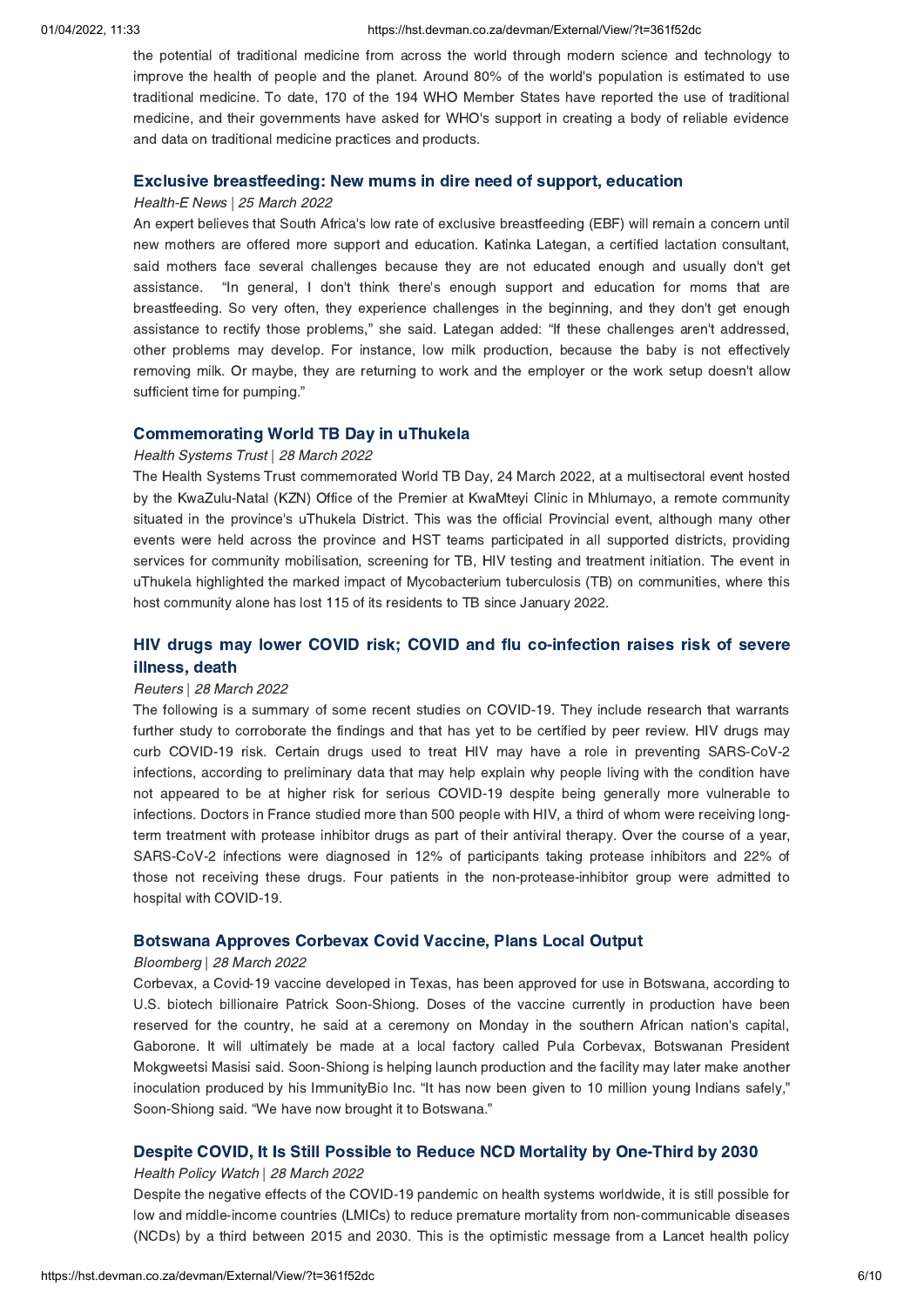#### 01/04/2022, 11:33 https://hst.devman.co.za/devman/External/View/?t=361f52dc

paper published on Friday, which stresses that a cost-effective package of NCD prevention and treatment interventions is "feasible to implement in countries at all levels of income". "There's a widespread belief in the global health and development community that tackling NCDs is too expensive and that it isn't feasible in countries with very limited resources. Our report thoroughly debunks this idea," says lead author Drt David Watkins from the Department of Global Health at the University of Washington's Hans Rosling Center for Population Health. The paper focuses on 21 interventions – both clinical and policy-based – to reduce NCD-related mortality, which is the United Nations Sustainable Development Goal 3.4.

# [VIDEO] One, two, three, buy! Here's who is in charge of buying [medications](https://hst.devman.co.za/devman/external/?t=26ca54d) in SA

## Bhekisisa | 28 March 2022

A new COVID-19 treatment called molnupiravir got regulatory approval in South Africa but it won't be rolled out by the government. Scientific experts in the country have advised that the pills would be too impractical to roll out on the ground. Buying a medication is a decision made by the national health department, which has voted against the tablets because they come with too many conditions.

## [Transgender](https://hst.devman.co.za/devman/external/?t=754d612e) sex workers face frequent abuse

## UNAIDS | 29 March 2022

In every region of the world, there are key populations who are particularly vulnerable to HIV infection. One of the key populations is transgender women, who are at 34 times greater risk of acquiring HIV than other adults. Discrimination, abuse, harassment and violence are distressingly common experiences for transgender people. They often face, from a young age, stigma, discrimination and social rejection in their homes and communities for expressing their gender identity. Such discrimination, violence and criminalization prevent transgender people from getting the HIV services they need to stay healthy. Transgender women who also are involved in sex work are even more likely to be subjected to such treatment, as shown in a study from the Dominican Republic.

## HIV [prevention](https://hst.devman.co.za/devman/external/?t=7107500f) ring approved, but next steps unclear

## Spotlight | 29 March 2022

In a decision widely welcomed by civil society organisations, the South African Health Products Regulatory Authority (SAHPRA) recently approved the use of the monthly dapivirine vaginal ring for women 18 years and older to reduce the risk of HIV infection. South Africa is one of the first countries on the continent to approve the ring, which is already recommended as an additional HIV prevention option by the World Health Organization. Other proven HIV prevention methods include the use of male and female condoms, HIV prevention pills, voluntary medical male circumcision, and a monthly HIV prevention injection (called long-acting cabotegravir or CAB LA).

## What is [impeding](https://hst.devman.co.za/devman/external/?t=e3e80af0) Africa's TB fight?

## WHO Africa | 29 March 2022

Africa has made progress in the fight against tuberculosis (TB) in recent years, however several hurdles are curbing the efforts to end this preventable and curable disease and at the current pace, the global targets to eliminate the disease by 2030 look increasingly elusive. Dr Norbert Ndjeka, Chief Director of TB Control and Management in South Africa's National Department of health, assesses the challenges and how to accelerate progress.

## What is the use of anti-HIV [injections](https://hst.devman.co.za/devman/external/?t=22e1f4d1) when those who need it most can't use it?

## Bhekisisa | 30 March 2022

Who needs a pill or an injection that can prevent them from contracting HIV through sex the most? Those countries and parts of society with the most new HIV infections, because new infections among HIVnegative people are what such biomedical interventions (treatments and devices that make it harder for the virus to be transmitted) try to stop. In the case of HIV, countries in sub-Saharan Africa have the highest HIV infection rates, particularly among African teen girls and young women. And around the world female sex workers and men who have sex with men contract HIV at considerably higher rates than nonsex workers and heterosexual men.

## It's World [Bipolar](https://hst.devman.co.za/devman/external/?t=95c2b0b2) Day

HST | 30 March 2022 People often joke about the weather being bipolar, without realising how offensive and hurtful this can be.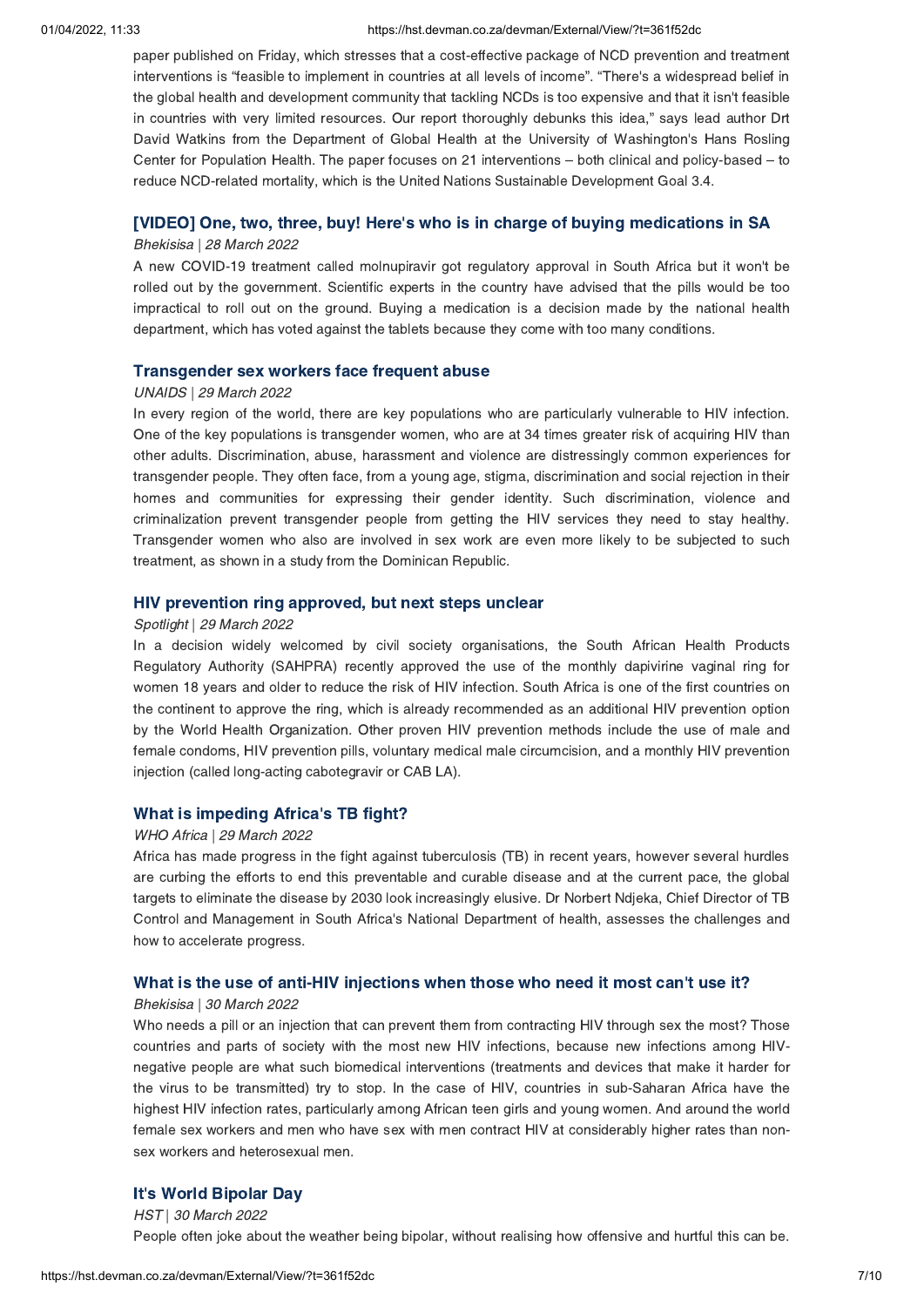#### 01/04/2022, 11:33 https://hst.devman.co.za/devman/External/View/?t=361f52dc

This is why the world observes World Bipolar Day on 30 March – Vincent van Gogh's birthday. The brilliant painter was posthumously diagnosed as having Bipolar Disorder. Bipolar Disorder was also previously called Manic Depression, but this term has not been in use medically in a long time. World Bipolar Day was initially an initiative by the International Society of Bipolar Disorder (ISBD), partnering with the International Bipolar Foundation (IBPF) and the Asian Network of Bipolar Disorder. The National Today contains the complete history of the initiative. Bipolar Disorder is not well understood and has a lot of stigma surrounding it, and World Bipolar Day is meant to break the stigma, educate and help people to understand this condition.

## Training health-care workers in Indonesia to improve HIV services for young key [populations](https://hst.devman.co.za/devman/external/?t=917c9f93)

#### UNAIDS | 30 March 2022

"Young people here don't regularly access HIV services. I really want to invite my friends to get tested, but they are all so afraid. They don't have enough information or support from their families and are scared about finding out their status," said Andika Bayu Aji, a young person from West Papua, Indonesia. The HIV epidemic among young people in Asia and the Pacific has largely been overlooked, even though about a quarter of new HIV infections in the region are among people aged 15–24 years. The vast majority of young people affected by HIV in the region are members of vulnerable populations—people living with HIV, gay men and other men who have sex with men, transgender people, sex workers and people who inject drugs. Like many countries in the region, Indonesia's HIV infections among young people, which make up almost half of new infections, are attributed to stigma and discrimination, poor educational awareness of HIV, lack of youth-friendly services and social taboos.

#### [\(Return](#page-0-1) to Top)

# <span id="page-7-0"></span>TRAINING AND RESOURCES

#### [Subscribe](https://hst.devman.co.za/devman/external/?t=45d5a74) to the Health Systems Trust Bulletin

The Health Systems Trust (HST) produces a weekly bulletin on Fridays focusing on key public health news, peer-reviewed journal articles and other important primary healthcare resources.

#### [Subscribe](https://hst.devman.co.za/devman/external/?t=45d5a74) to the Health Systems Trust 60percent

HST produces a weekly online publication, 60percent, which keeps subscribers abreast with the latest news and developments pertaining to HIV-related maternal, adolescent, child and youth health. The name 60percent signifies that southern Africa is responding to a feminised HIV/AIDS epidemic, with at least 60% of those living with HIV being women. Subscribe to 60percent by simply visiting HST's website (https://www.hst.org.za), scroll to the bottom of the page, hit the SUBSCRIBE button, and follow the prompts. Let's keep you posted!

### HSTi offers accredited and [non-accredited](https://hst.devman.co.za/devman/external/?t=a8ccc045) short courses and full programmes

The Health Systems Training Institute (HSTi) is the training arm of the Health Systems Trust (HST), a leading force in the South African public health sector. HST was established in 1992, on the brink of democracy in South Africa, and has since played a significant role in strengthening the national primary health system through health research, informatics, clinical support, capacity-building and training.

[\(Return](#page-0-1) to Top)

# PUBLICATIONS AND REPORTS

# NICD [Communiqué](https://hst.devman.co.za/devman/external/?t=1bad7c26)

March 2022, Vol. 21 (3)

Scientific publications are publications consisting of research results and knowledge derived by scientists, shared and referenced by others across the world. They communicate research findings and data analysis and serve to generate dialogue between peers on topical scientific issues.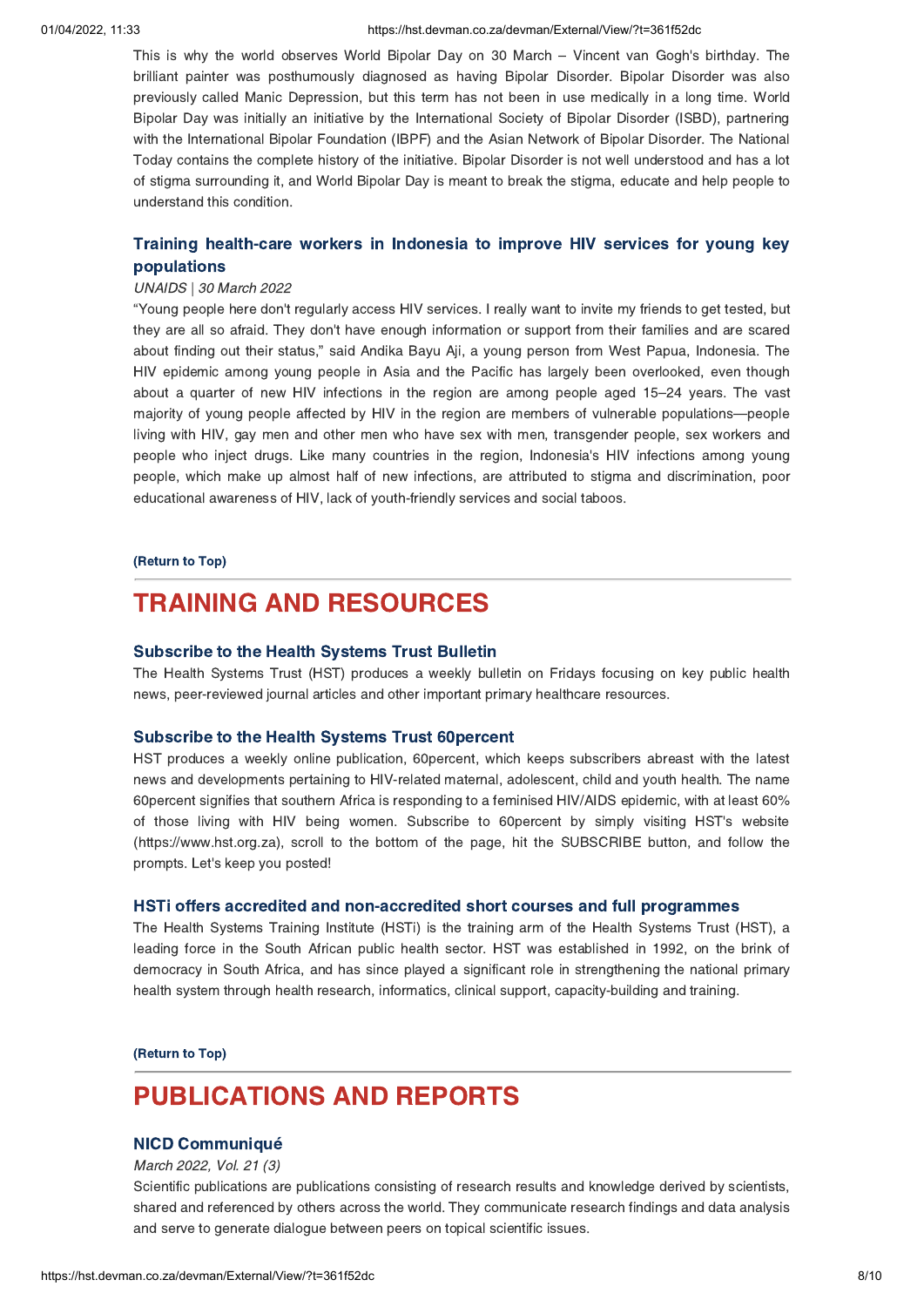#### [\(Return](#page-0-1) to Top)

# <span id="page-8-0"></span>CONFERENCES AND EVENTS

# World Health Organization | World Health Worker Week: Investing in [competency](https://hst.devman.co.za/devman/external/?t=1d924952)based education for UHC

Date: 4 April 2022

## Time: 14:00 – 15:00 CET

Join us on 4 April 2022 to celebrate World Health Worker Week 2022 and the launch of the Global Competency and Outcomes Framework towards UHC.

The theme of World Health Worker Week 2022 is Build the Health Workforce Back Better. Progress towards universal health coverage (UHC) requires strong health systems and health workers who are educated and empowered to provide the health services that meet population health needs. Competencybased education is widely acknowledged as the benchmark for transforming education and training of the health workforce for improved population and health outcomes. However, it has the potential to improve the health of the community only in so far as it uses context-specific health issues to determine the desired outcomes. With this webinar, WHO launches its Global Competency and Outcomes Framework towards UHC. In so doing, WHO sets out its recommended approach to competency-based education of health workers, focusing on those competencies and other education outcomes for health workers in primary health care with a pre-service training pathway of 12-48 months. The Global Competency and Outcomes Framework for UHC is designed with a population health needs focus, therefore providing a powerful approach through which to align education strategies in relation to the context, health systems and population health needs.

Register: [https://who.zoom.us/webinar/register/WN\\_eNotqZEfS76zOTl5UnwOkw](https://hst.devman.co.za/devman/external/?t=90730533)

# World Health [Organization](https://hst.devman.co.za/devman/external/?t=8c2cf414) | Visions and voices of a healthy planet: A Healing Arts event for World Health Day 2022

Date: 5 April 2022

Time: 15:00 – 16:00 CET

In every crisis, it often seems that the first to arrive to help are healthcare workers and artists. This was most recently true during the pandemic, and it is increasingly true as the consequences of climate change become more apparent. Human caused climate change has created an existential threat to life on this planet and has dramatically altered our health and wellbeing as well as our conception of ourselves and our place in the world. It is in this spirit that we have called together care providers and artists across genres and geographies who recognize the relationship between planetary and human health. Health care providers are prescribing nature visits to increase vitality and reduce stress and anxiety. Artists are using the transformative power of the arts to promote awareness, dialogue, imaginative action, and a sense of reconnection. This conversation for Our Planet, Our Health brings us into a fuller, sensory immersion of the reciprocal relationship between care for our planet and ourselves. Tune in on 5 April on the WHO YouTube channel.

### [Registration](https://hst.devman.co.za/devman/external/?t=ff0daef5) for the 2022 EIS Conference is open!

#### Date: 2-5 May 2022

The annual EIS conference is the nation's flagship applied epidemiology conference where EIS officers share their work in leading-edge investigations, scientific findings, and forward-thinking strategies to inform improvements in public health—all while gaining valuable presentation experience. EIS officers engage in professional networking sessions, recognition ceremonies and various learning opportunities. Free and open to the public, this conference draws a diverse attention each year from various public health sectors around the world—from epidemiology and laboratory science sleuths and public health organizations to EIS alumni, news media, and prospective applicants. Select sessions may be recorded and offered online in the months following the event.

#### [\(Return](#page-0-1) to Top)

# <span id="page-8-1"></span>JOB OPPORTUNITIES